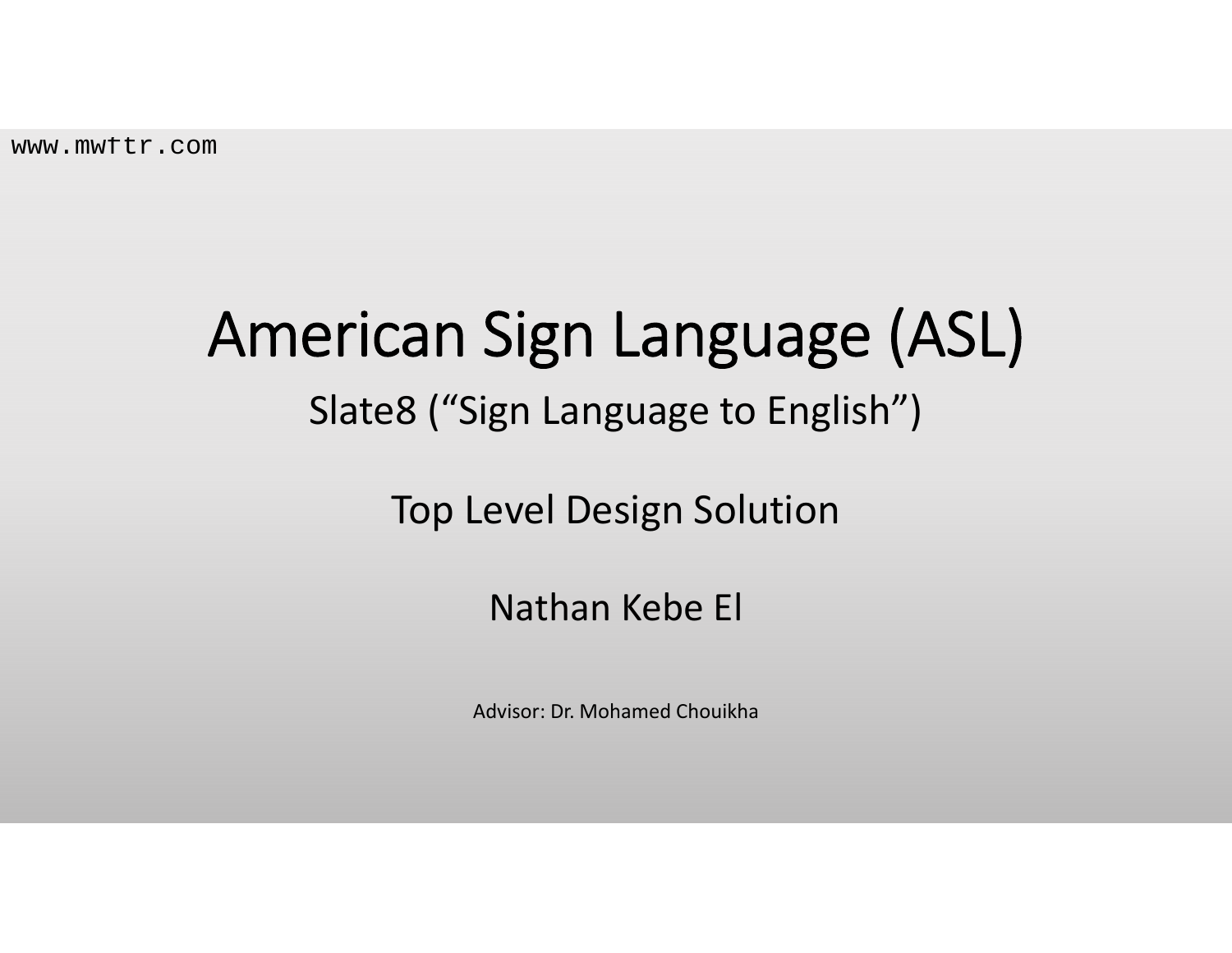# Focused Objectives of ASL

- Background
- Problem Definition
- Current Status of Art
- Solution Approaches
- Top Solution Design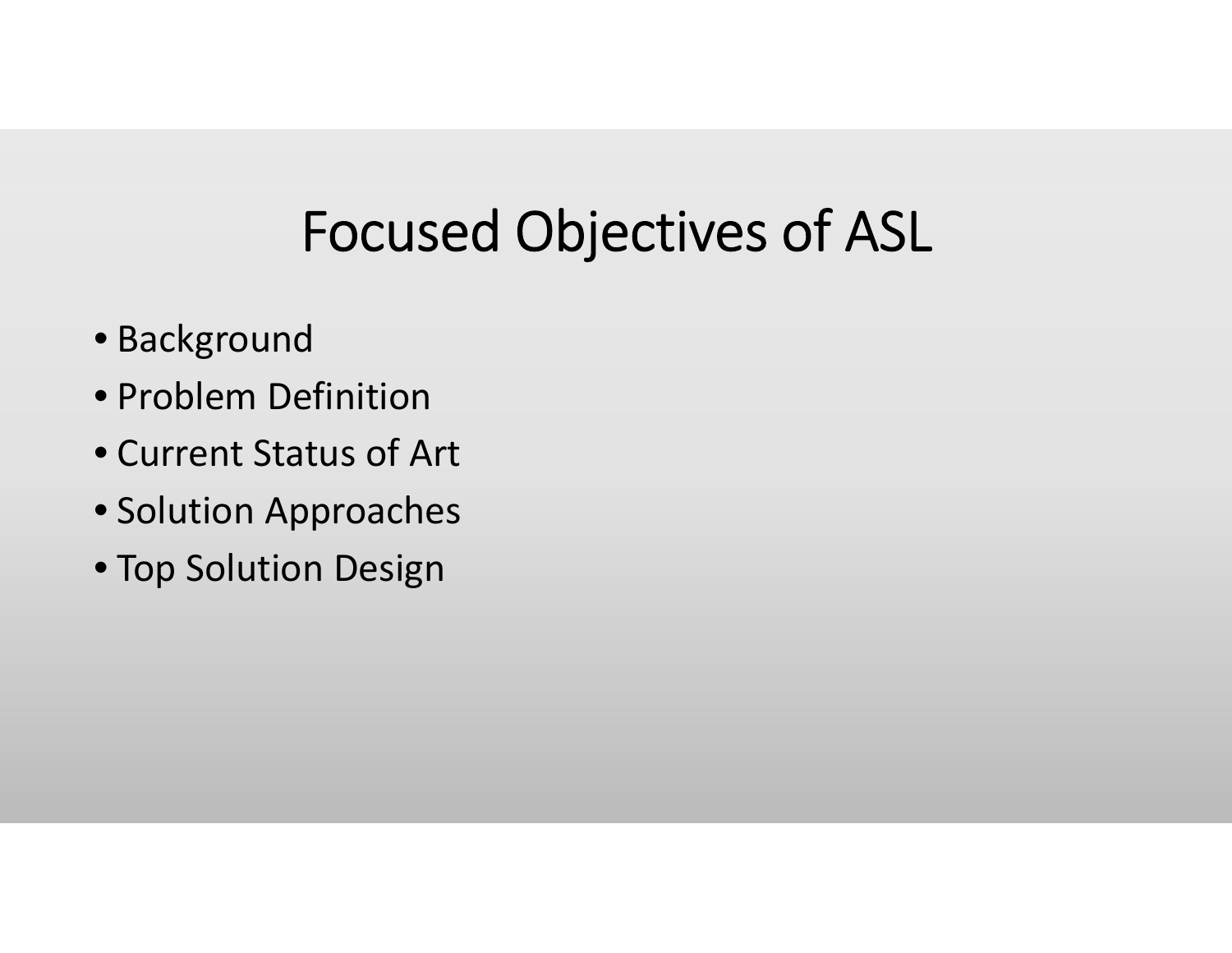# Before there was American Sign Language!

#### **Background**

- Communication was little or none
- Discriminated against
- Left out or forgotten
- Lack of confidence
- Being a burden or obligation to someone

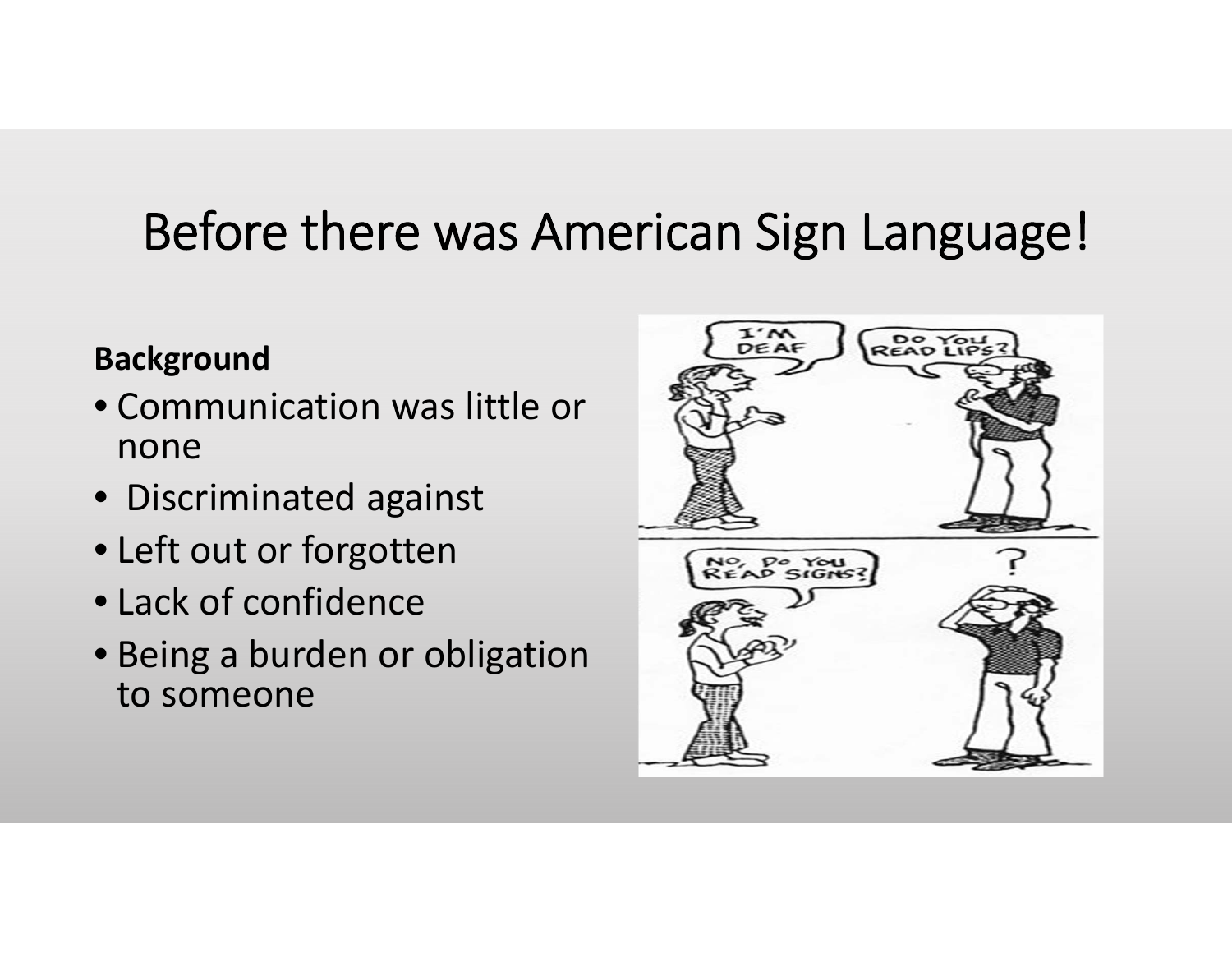# National Association of the Deaf (NAD)

#### **Background**

- Gave the hearing impaired a voice
- Gave a sense of belonging
- Restored or gave confidence
- Gave a degree of independence
- Communication only with other hearing impaired or through interpreter.

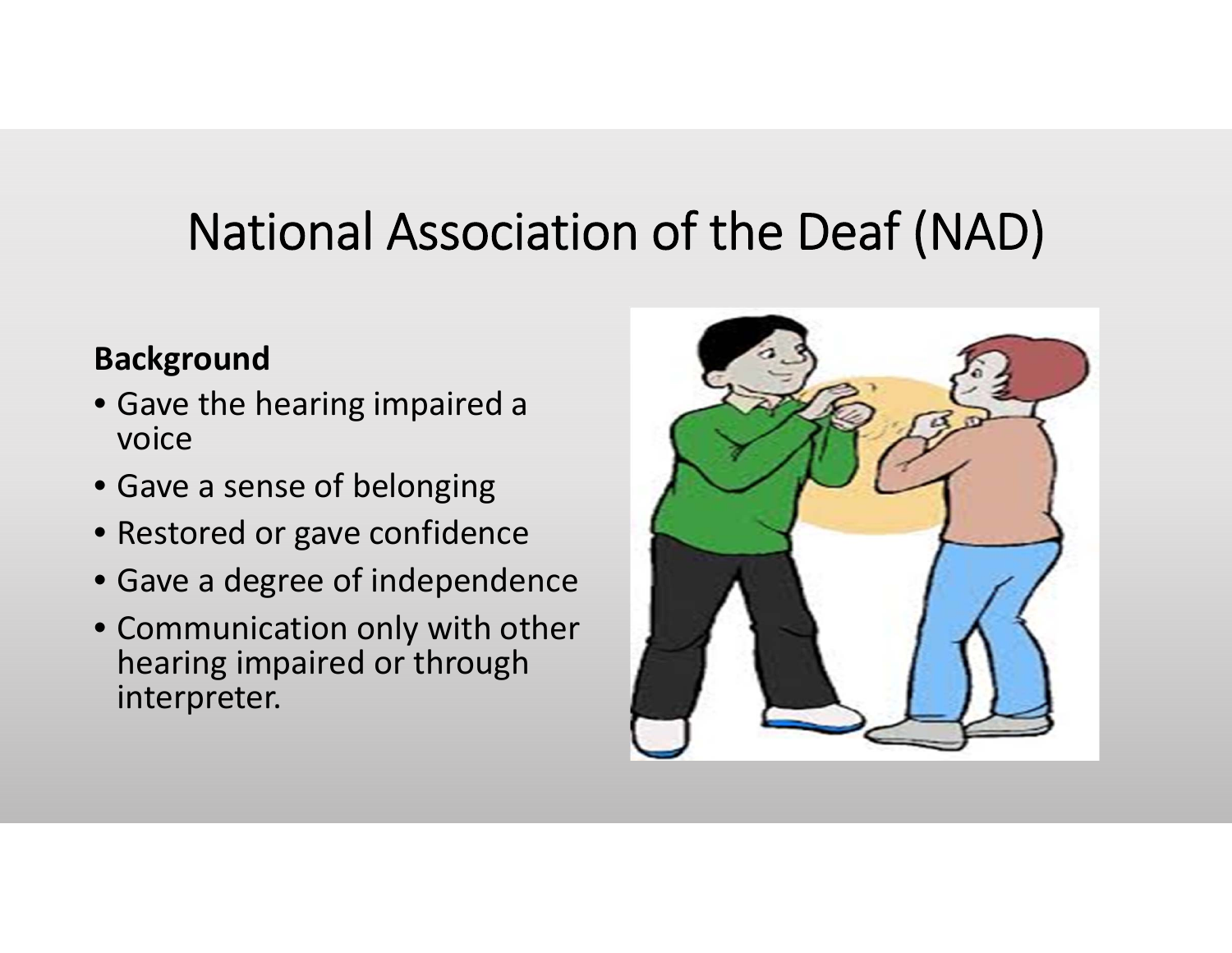# Idea Thinkers (Designers and Inventors)

#### **Current Status of Art**

- How can I make communication between the hearing and hearing impaired better?
- I'll use audio or video?
- I'll use audio and video in a stand alone device?
- I will make it portable and convenient
- I will make it user friendly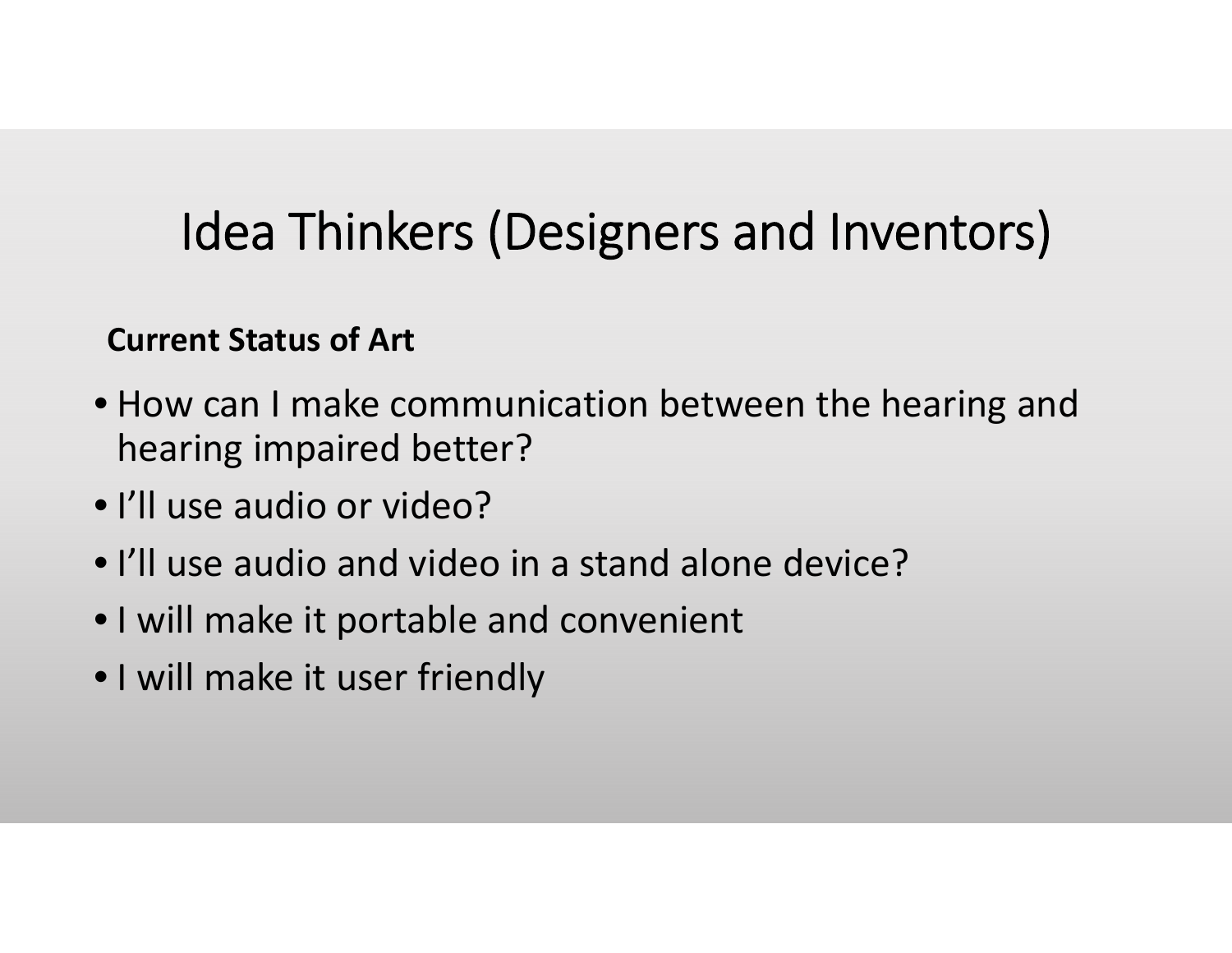### **Design Constraints**

Cost for tracking software is little to no cost. Open source software may be available or gain rights for design.

Cost for sequencing software is little to no cost. Open source software may be available or gain rights for design.

No cost for hardware (Phone), hardware (camera, speaker, microphone).

Need specially design motions sensor for watch.

Need specially design watch case for sensors.

Little to no cost for Java app creation for ASL app.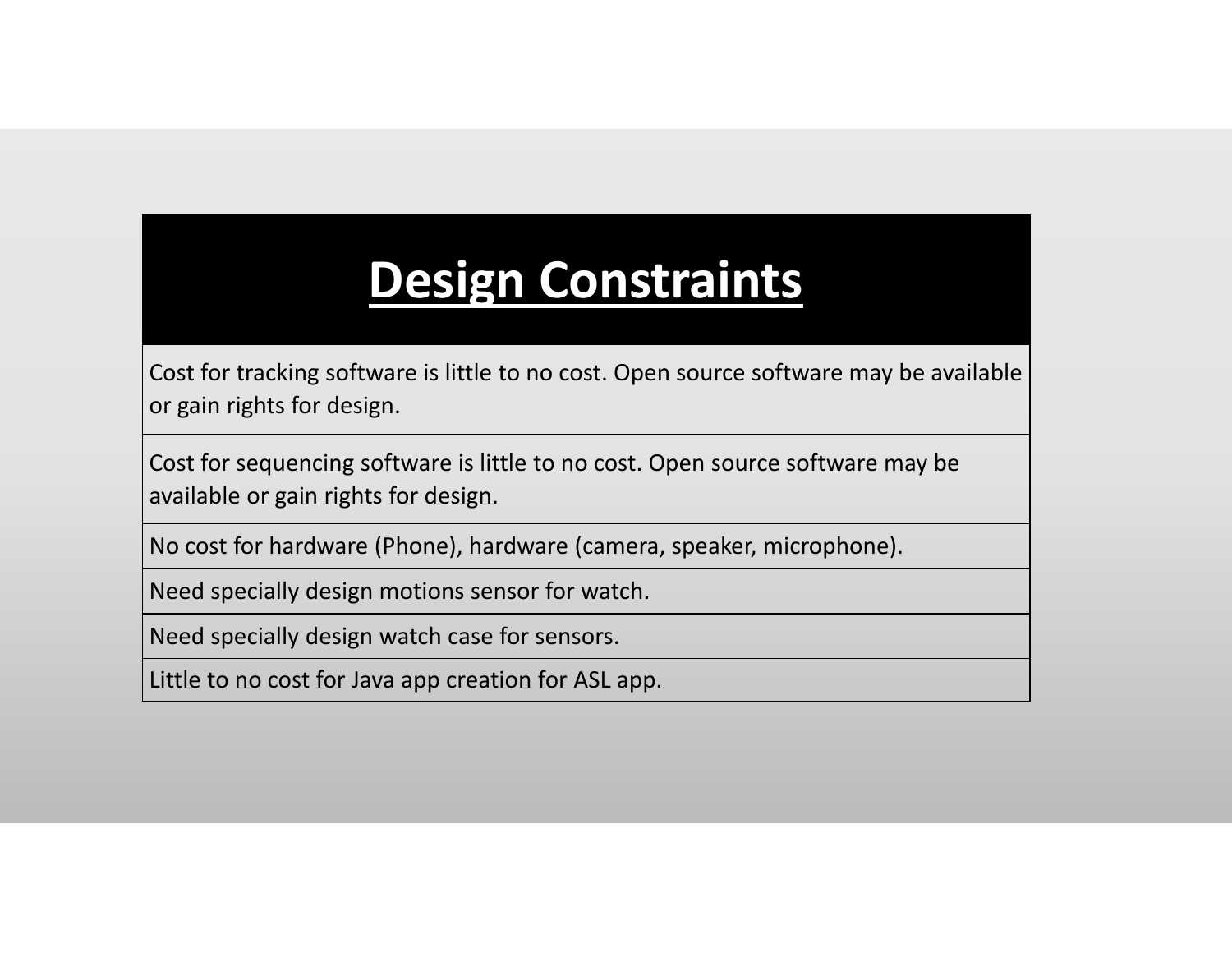# **Standards and Regulations**

ADA Compliant – Adheres to ADA section 508, and WCAG 2.0 – Handicap Accessible

Large screen display and color compliant

Multimedia capabilities

Easy to navigate

Design using Accessibility Frameworks, text – to – speech, haptic (touch), and gesture technologies

Safe for all ages

Legal – does not interfere with other apps and hardware.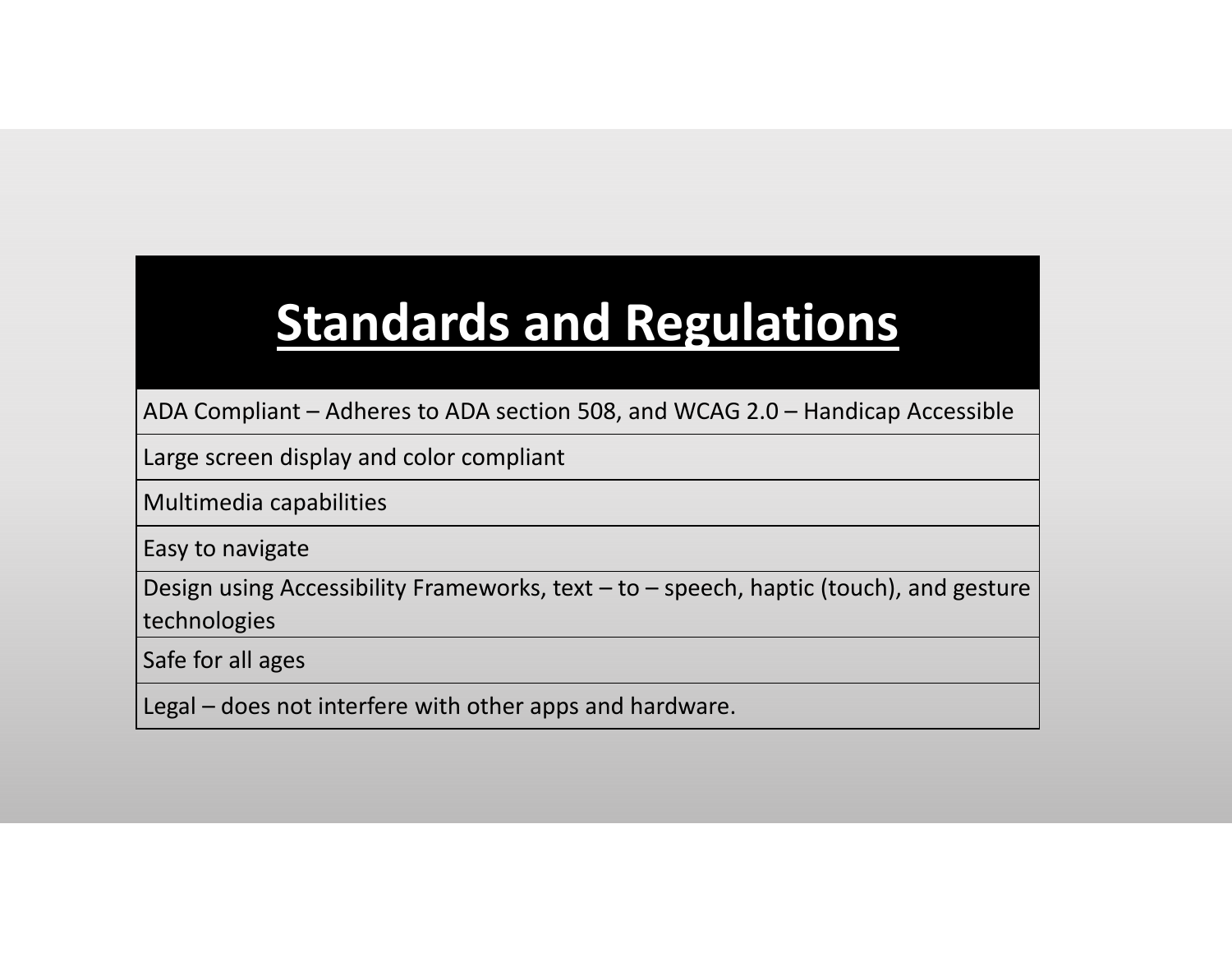#### **Design 1 Sign Language App Pros and Cons**

| <b>Pros</b>                               | <b>Cons</b>                             |
|-------------------------------------------|-----------------------------------------|
| Target is in direct line of sight         | Other images in background              |
| Both hands and body within view           | Must be constantly held on target       |
| Real time conversion of ASL to text and   | Some hand signals have to be learned by |
| audio                                     | sequencing software                     |
| Larger onboard memory for multiple        |                                         |
| language conversions                      |                                         |
| Low or no cost for software, no cost for  |                                         |
| extra hardware design                     |                                         |
| Convenient and portable                   |                                         |
| Sequencing/tracking software to learn new |                                         |
| signals                                   |                                         |
| Larger database of ASL symbols and video  |                                         |
| tutorials                                 |                                         |
| Larger display screen and speaker         |                                         |
| 3 dimensional software available as open  |                                         |
| source or with acquired rights            |                                         |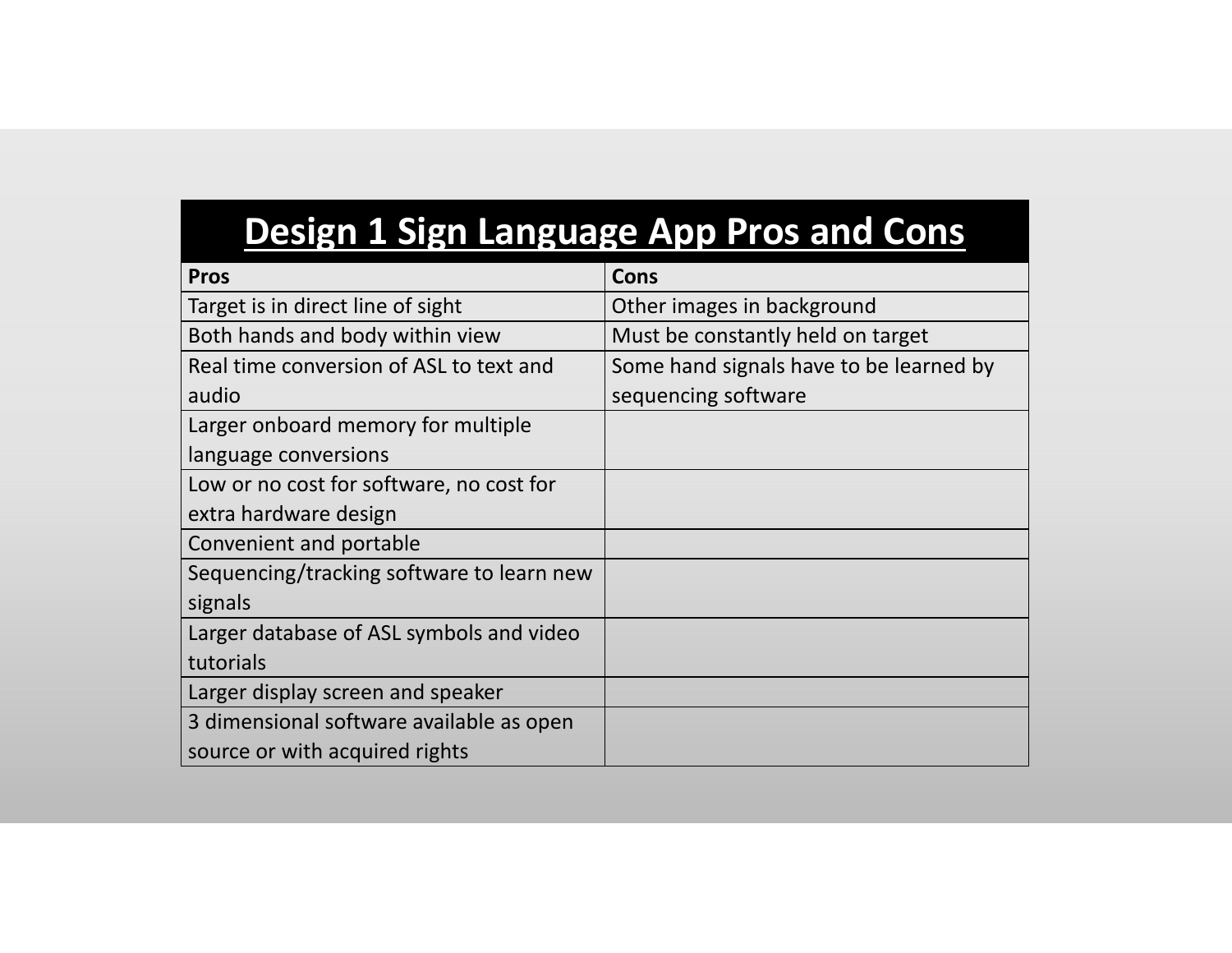#### **Design 2 Watch with ASL App Pros and Cons**

| <b>Pros</b>                                                | <b>Cons</b>                                                               |  |  |
|------------------------------------------------------------|---------------------------------------------------------------------------|--|--|
| Wearable                                                   | Cannot capture both hands unless close<br>together                        |  |  |
| Do not have to maintain constant focus                     | Requires additional hardware - sensors                                    |  |  |
| Range limited to hand or two if close together             | Limited space for software                                                |  |  |
| Convert ASL text and audio                                 | Costly due to sensors and specially design<br>watch                       |  |  |
| Memory storage for ASL database and<br>sequencing software | Sequencing/tracking software limited to one<br>hand two if close together |  |  |
|                                                            | Limited room for ASL video tutorials                                      |  |  |
|                                                            | Small display screen and speakers                                         |  |  |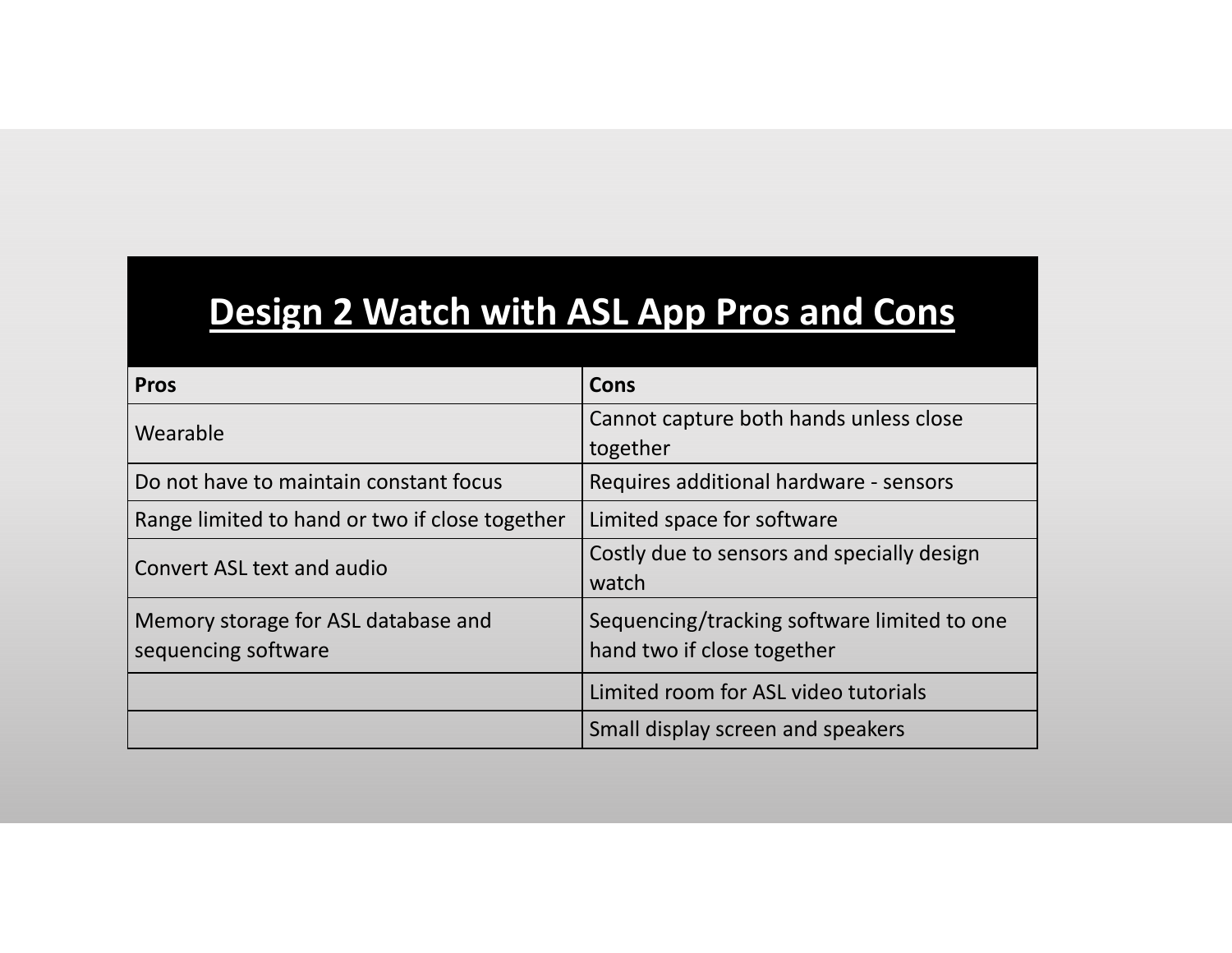| <b>Design Decision Matrix</b>                             |                |                                                      |                |                            |                                                      |                |                            |  |  |
|-----------------------------------------------------------|----------------|------------------------------------------------------|----------------|----------------------------|------------------------------------------------------|----------------|----------------------------|--|--|
|                                                           | Weight         | Design 1                                             | <b>Score</b>   | <b>Avg</b><br><b>Score</b> | Design 2                                             | <b>Score</b>   | <b>Avg</b><br><b>Score</b> |  |  |
| <b>Real Time</b><br><b>Functionality</b>                  | 5              | Hand/Face<br>Recognition                             | 5              | 25                         | Hand/s<br>Recognition                                | 3              | 15                         |  |  |
| <b>Real Time</b><br><b>Symbol</b><br>Recognition          | 5              | Sign<br>Language<br><b>Conversions</b><br>Text/Audio | 5              | 25                         | Sign<br>Language<br><b>Conversions</b><br>Text/Audio | $\overline{3}$ | 15                         |  |  |
| <b>Visual/Audio</b>                                       | $\overline{4}$ | Large Display                                        | $\overline{4}$ | 16                         | Large<br><b>Display</b>                              | $\overline{2}$ | 8                          |  |  |
| <b>Sequence</b><br><b>Software</b><br><b>Adaptability</b> | $\overline{4}$ | Database<br>Symbol<br><b>Storage</b>                 | $\overline{4}$ | 16                         | Database<br>Symbol<br><b>Storage</b>                 | $\overline{2}$ | 8                          |  |  |
| <b>Large Storage</b>                                      | $\overline{3}$ | <b>ASL Tutorials</b>                                 | $\overline{3}$ | 12                         | <b>ASL</b><br><b>Tutorials</b>                       | $\mathbf{1}$   | $\overline{3}$             |  |  |
| <b>Accessibility</b>                                      | 5              | Ease Of Use                                          | 5              | 25                         | Ease Of Use                                          | $\overline{2}$ | 10                         |  |  |
| <b>Total</b>                                              |                |                                                      | 119            |                            |                                                      | 59             |                            |  |  |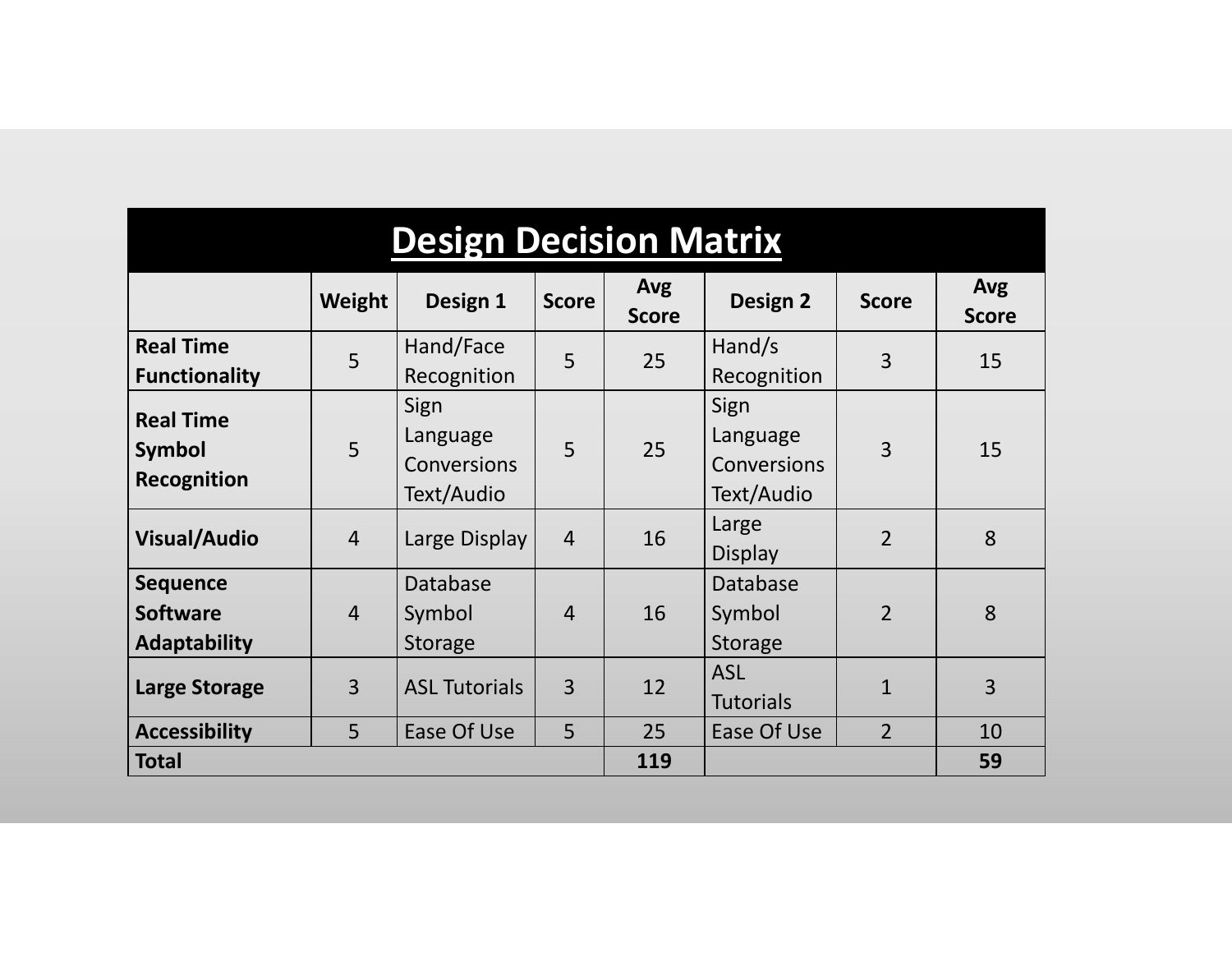### ASL Designed Devices

#### **Current State of Art**

- Teaches Symbol Identification
- Video record with playback interpretation
- Early detection and warnings

**American Sign Language App**

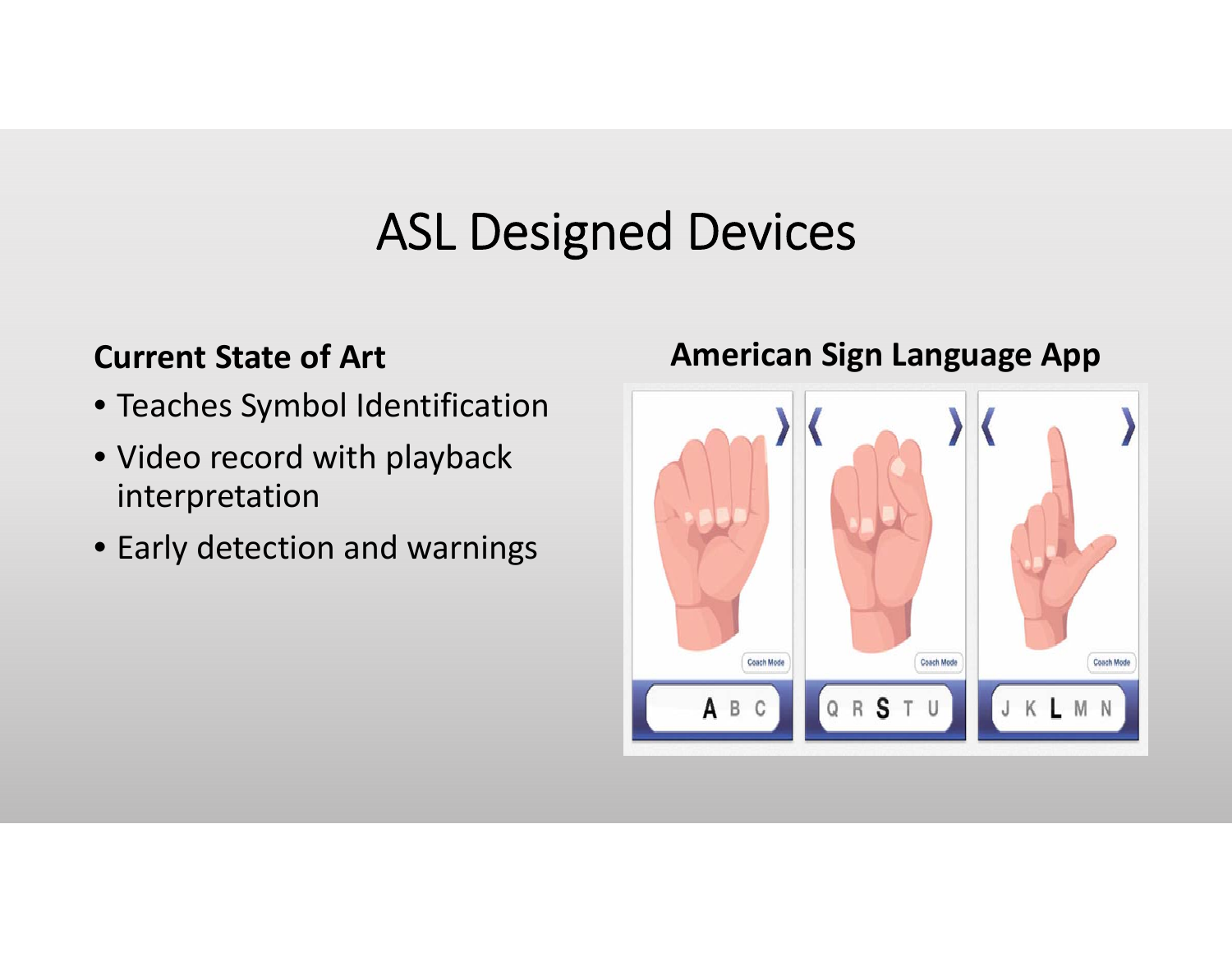### ASL Designed Devices

#### **Current State of Art**

- Individual recording devices
- Base station
- Automatic Speech Recognition
- Group Meetings

#### **American Sign Language System**

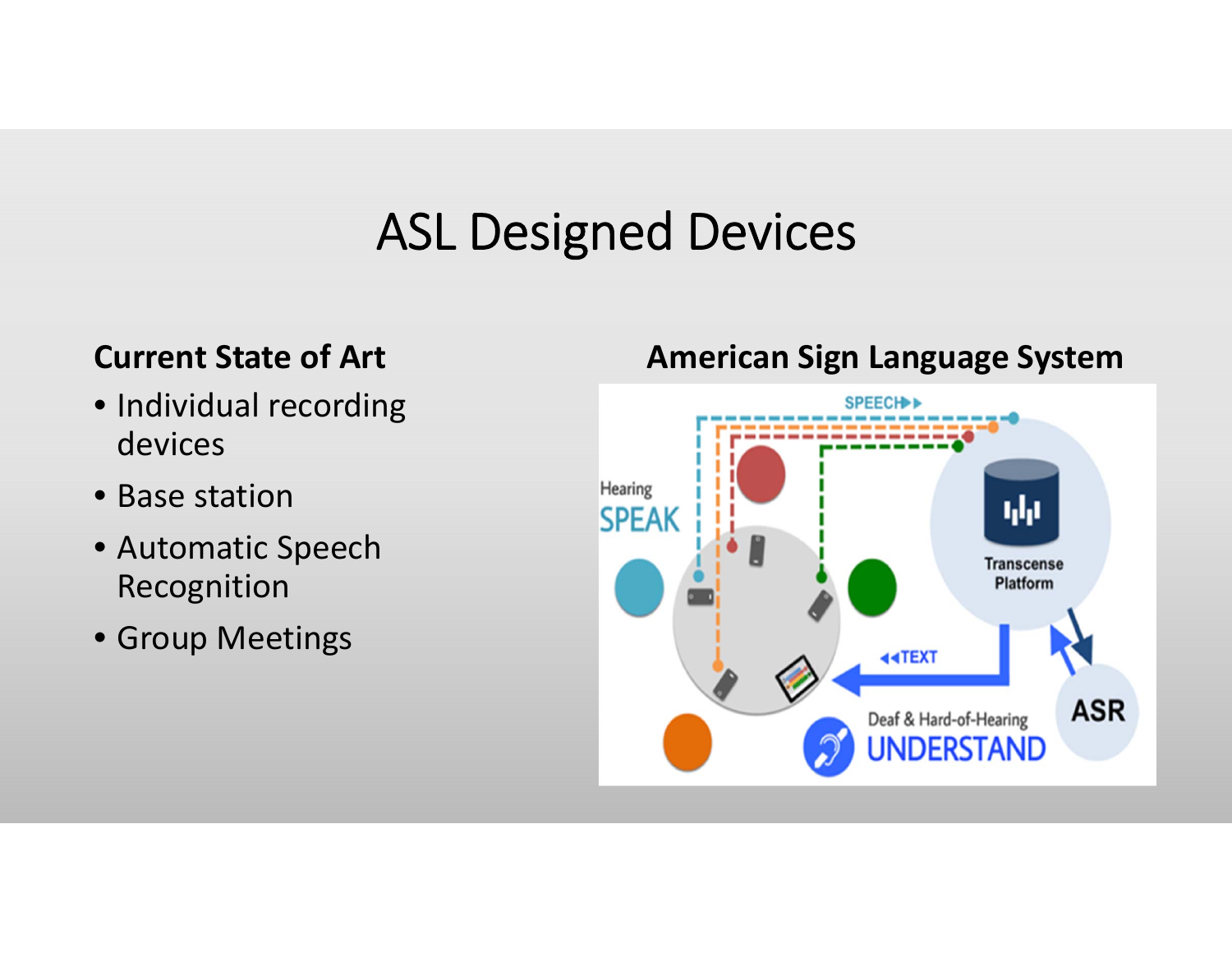### ASL Designed Devices

#### **Current State of Art**

- Wirelessly translates the American Sign Language alphabet into text
- Controls a virtual hand to mimic sign language gestures

#### **American Sign Language Glove**

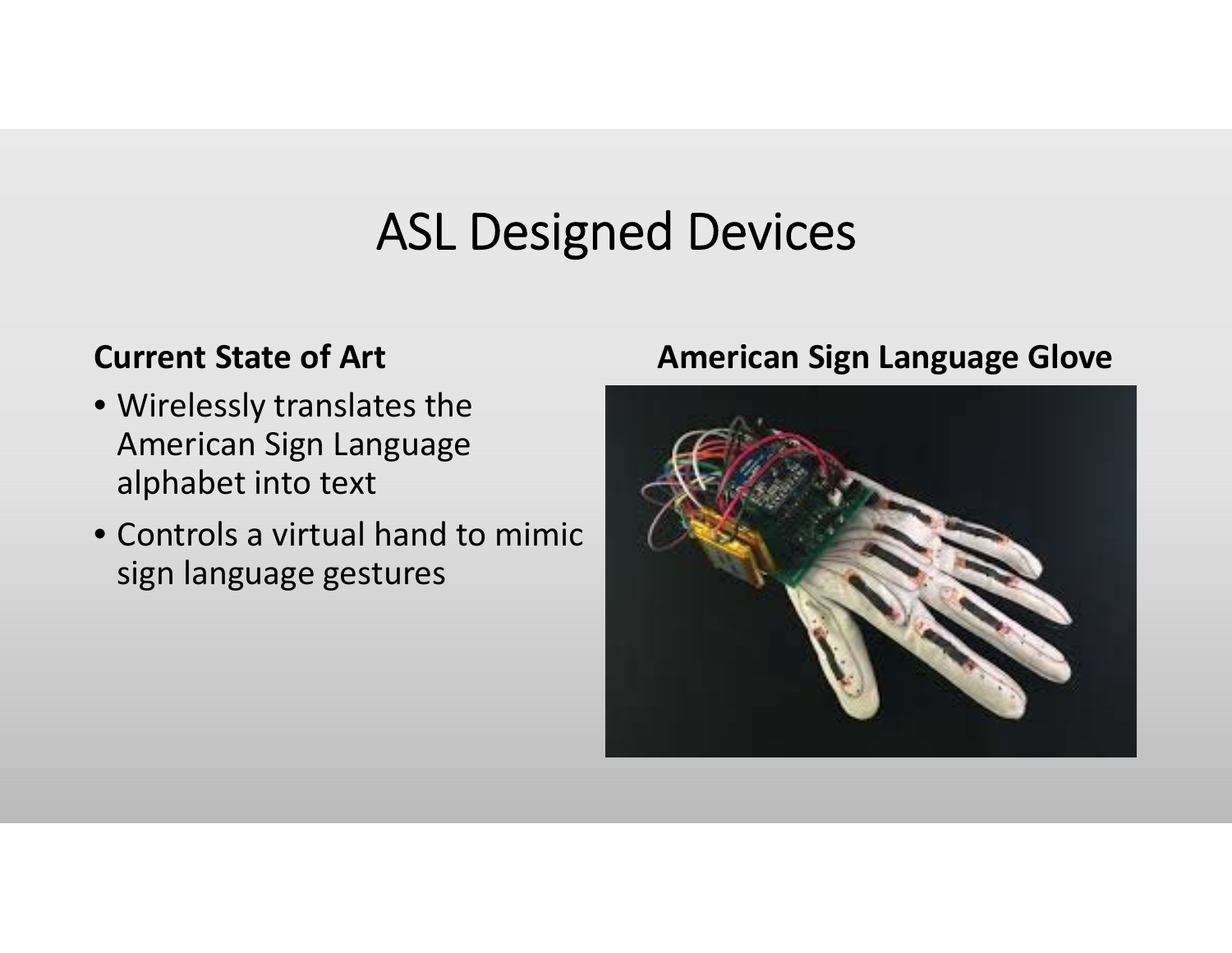#### **Process**

• FIG. 1 illustrates shows a model process for performing three dimensional hand tracking using depth sequences.

#### **Three Dimensional Hand Tracking Using Depth Sequences**

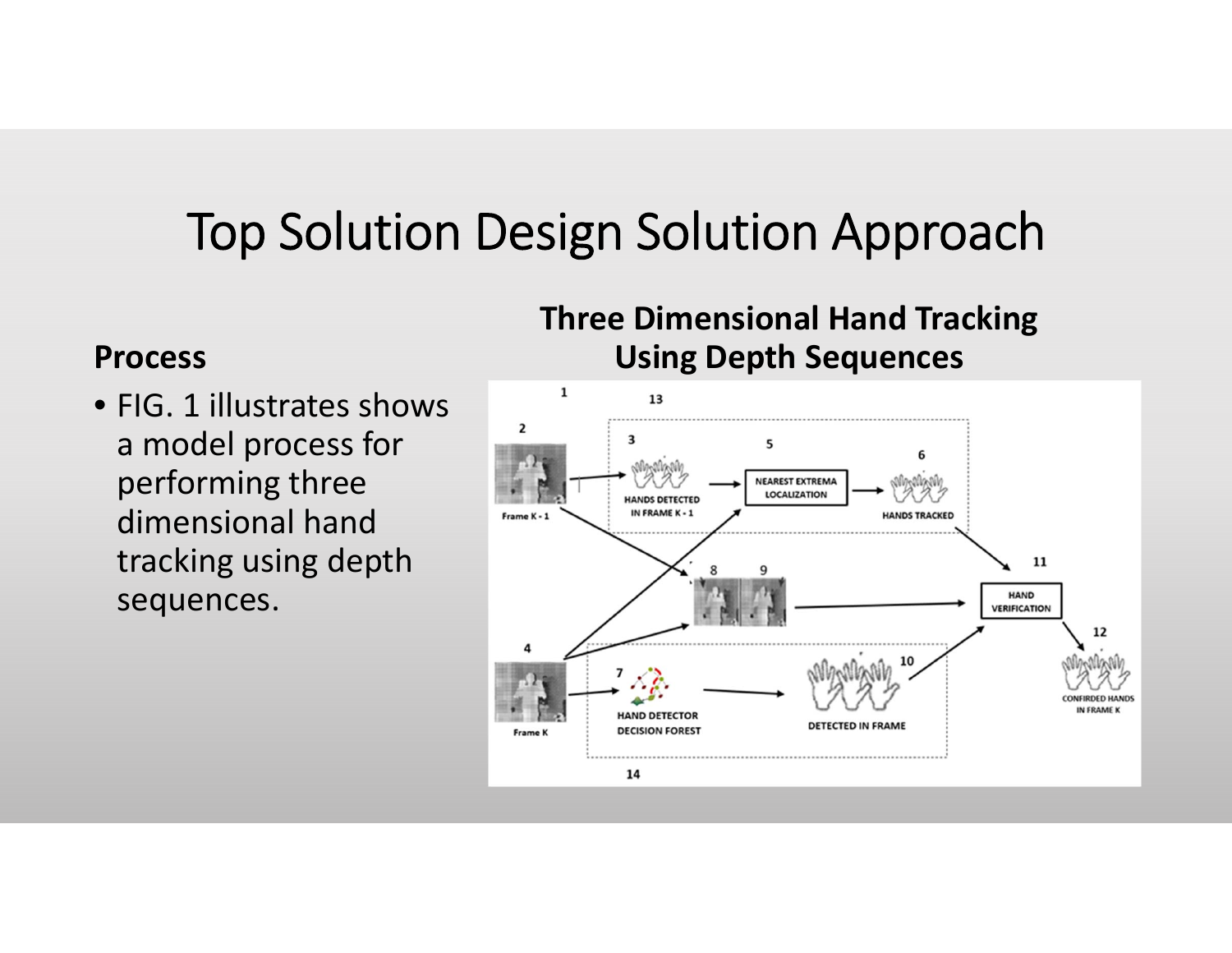### **Step One**

• First, the depth image for a previous frame (Frame  $K - I$ ) is analyzed at Step 2.

2



#### Frame K-I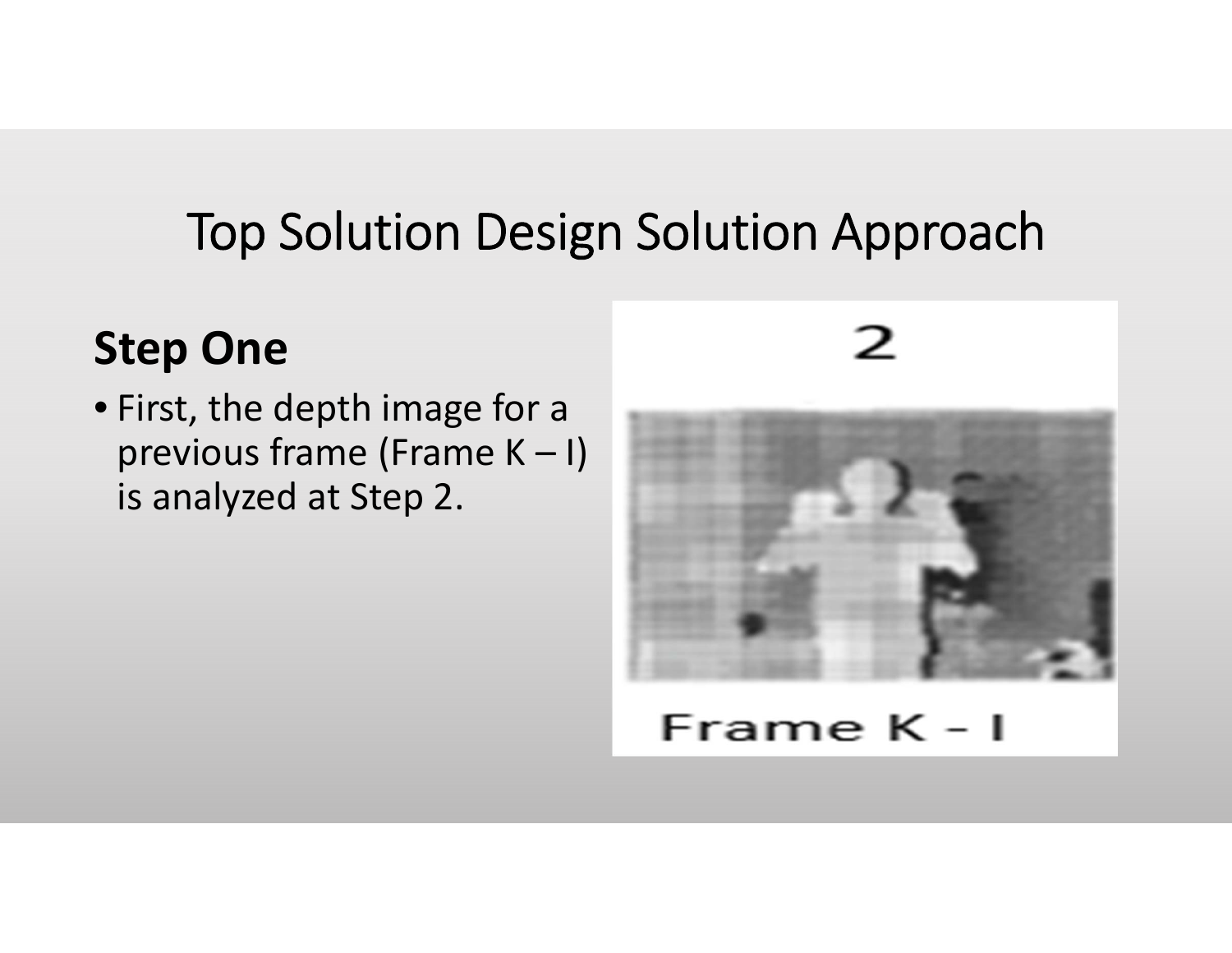### **Step Two**

• The depth image data for the previous frame may simultaneously be passed to tracking process (13).

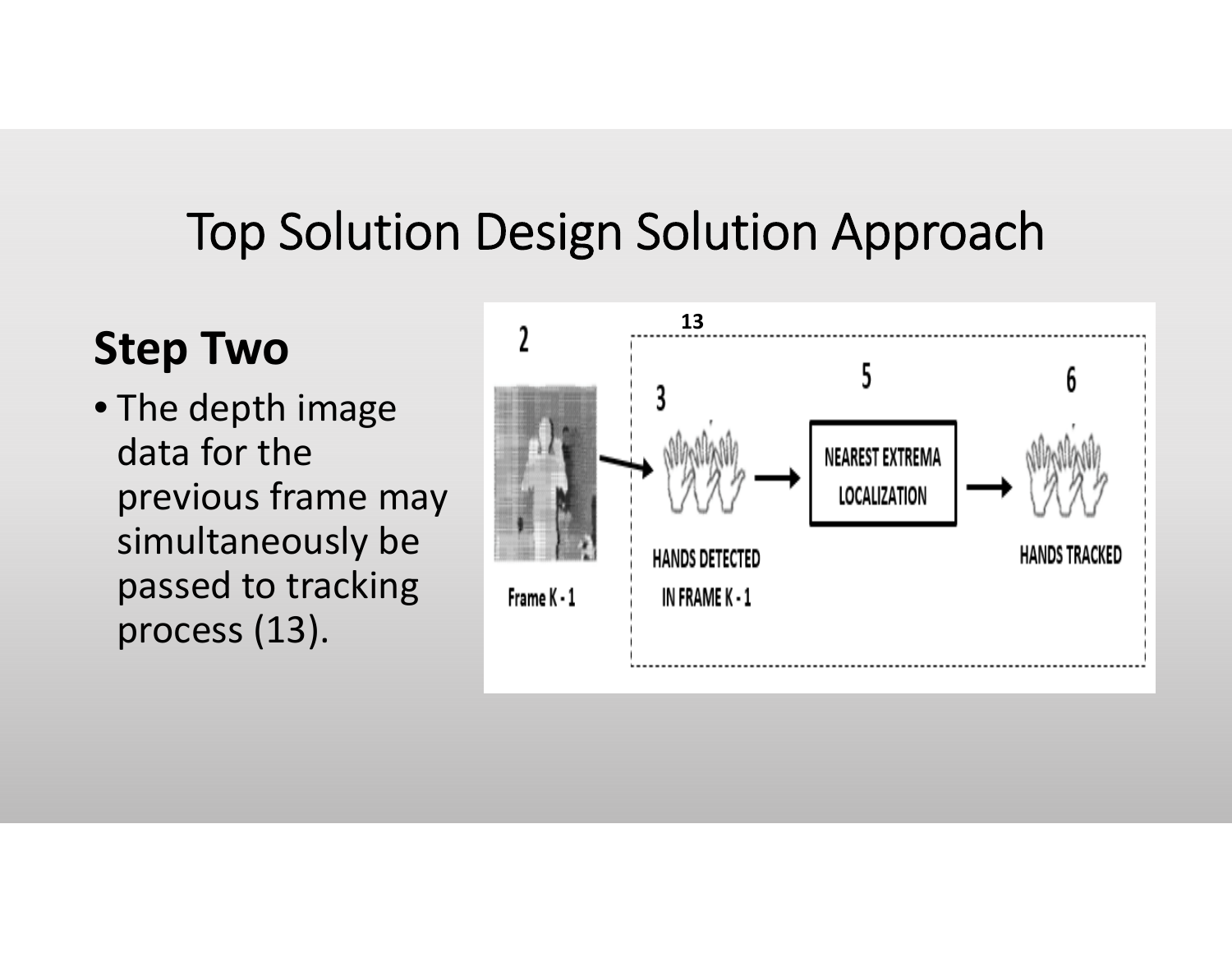### **Step Three**

• Depth image data is also passed to the motion detection process (8) and background modeling process (9)( for further verification.

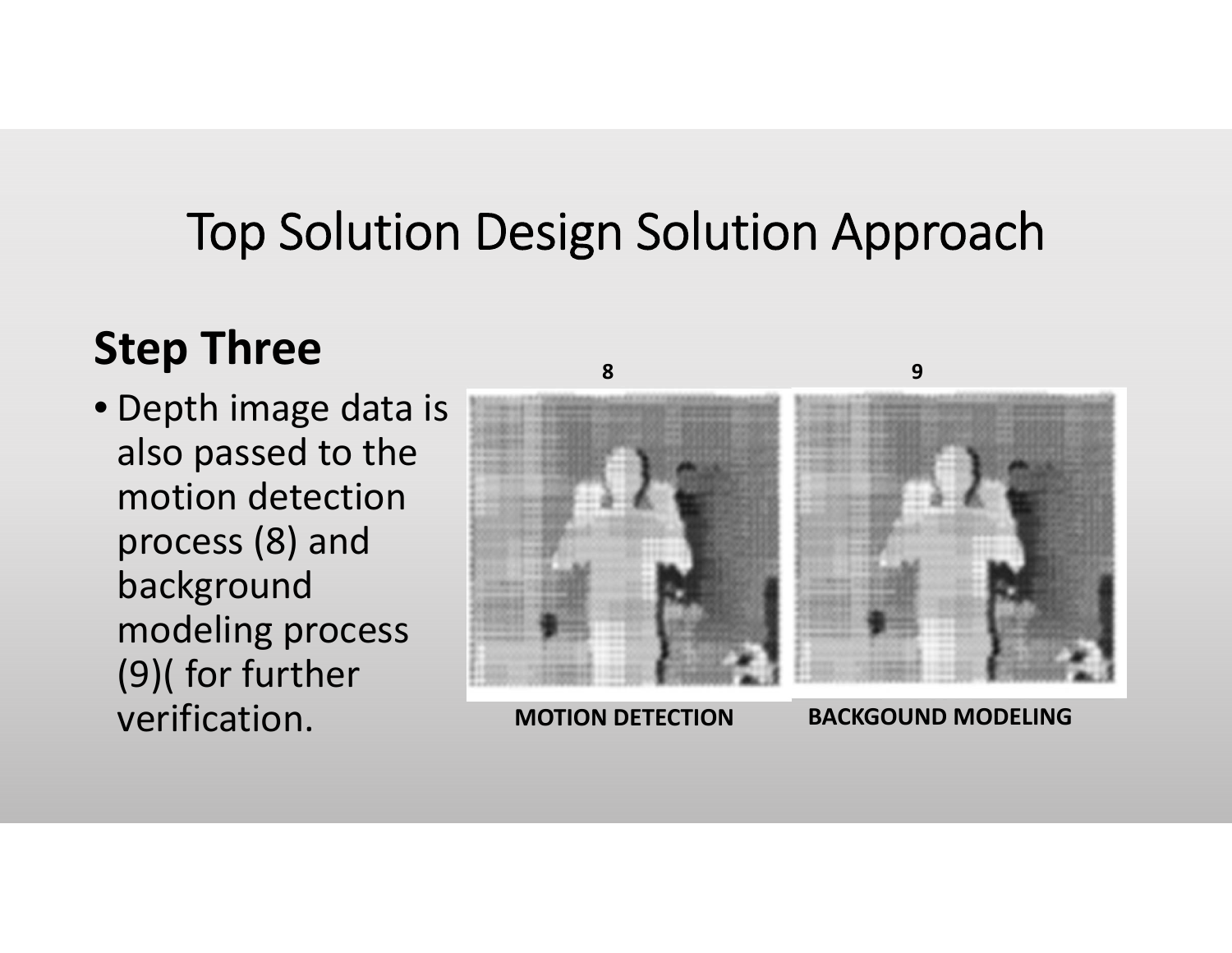### **Step Four**

• Within tracking process (13), the set of hands detected in the Frame K−1 are obtained (3).

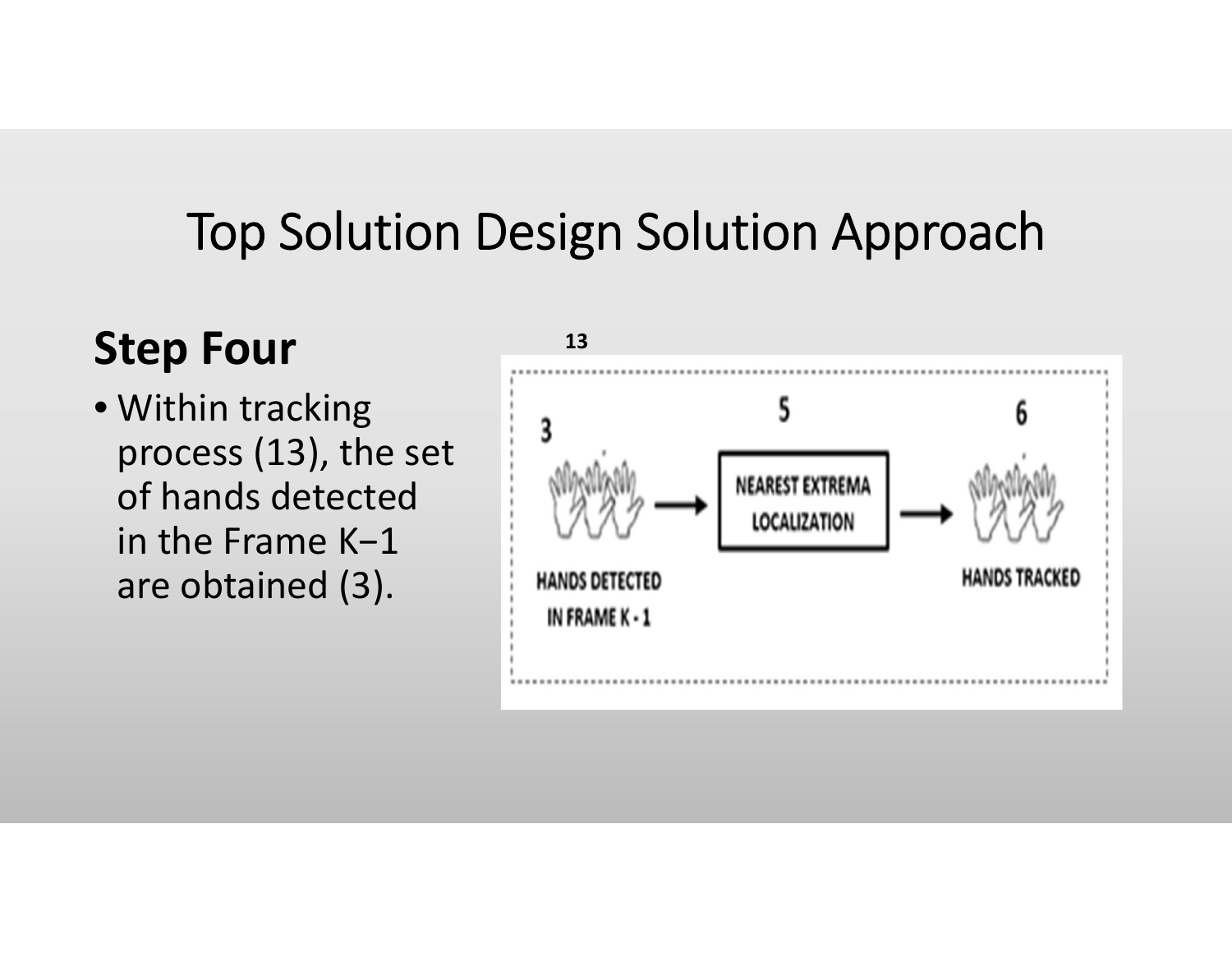### **Step Five**

• Next, the hands from Frame K−1 and Frame K (i.e., the "current frame") may be subjected to a nearest extrema localization constraint (5).

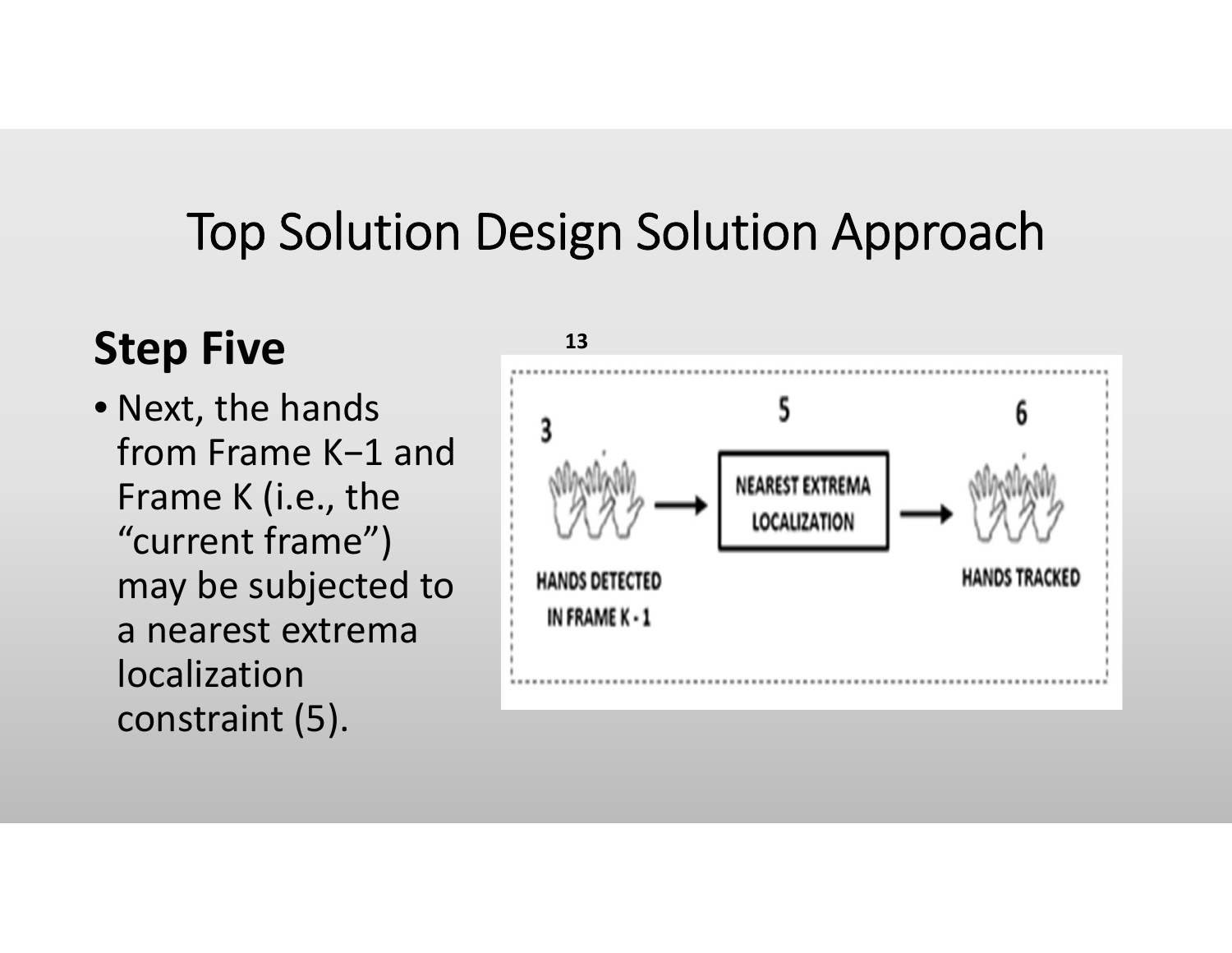### **Step Six**

• The hands that pass the nearest extrema localization constraint at step (5) are the confirmed set of hands that will be tracked (6) from Frame K−1.

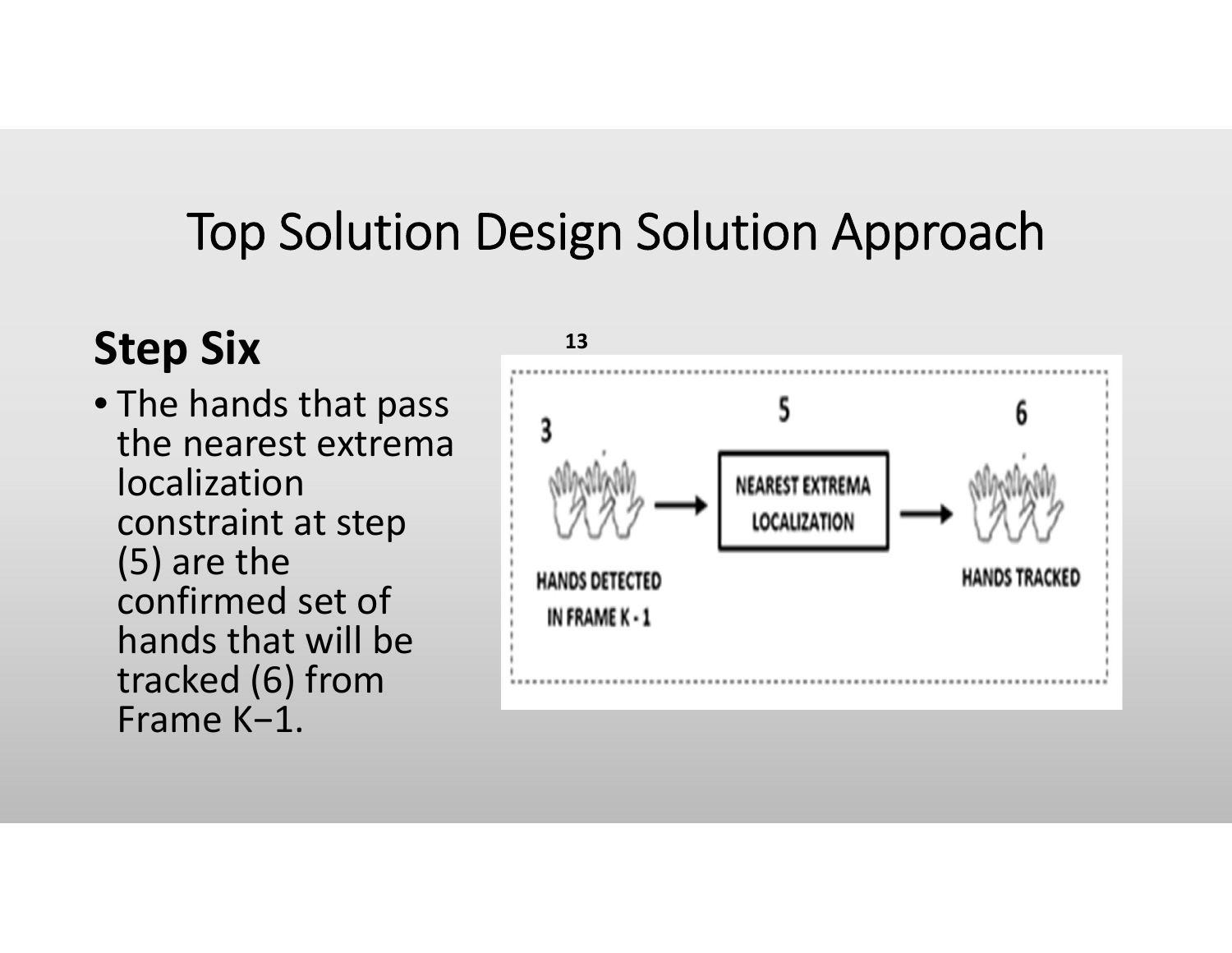### **Step Seven**

• Like the previous frame (Frame K−1), the information from the current frame (Frame K) may be passed to motion detection process (8) and background modeling process (9).

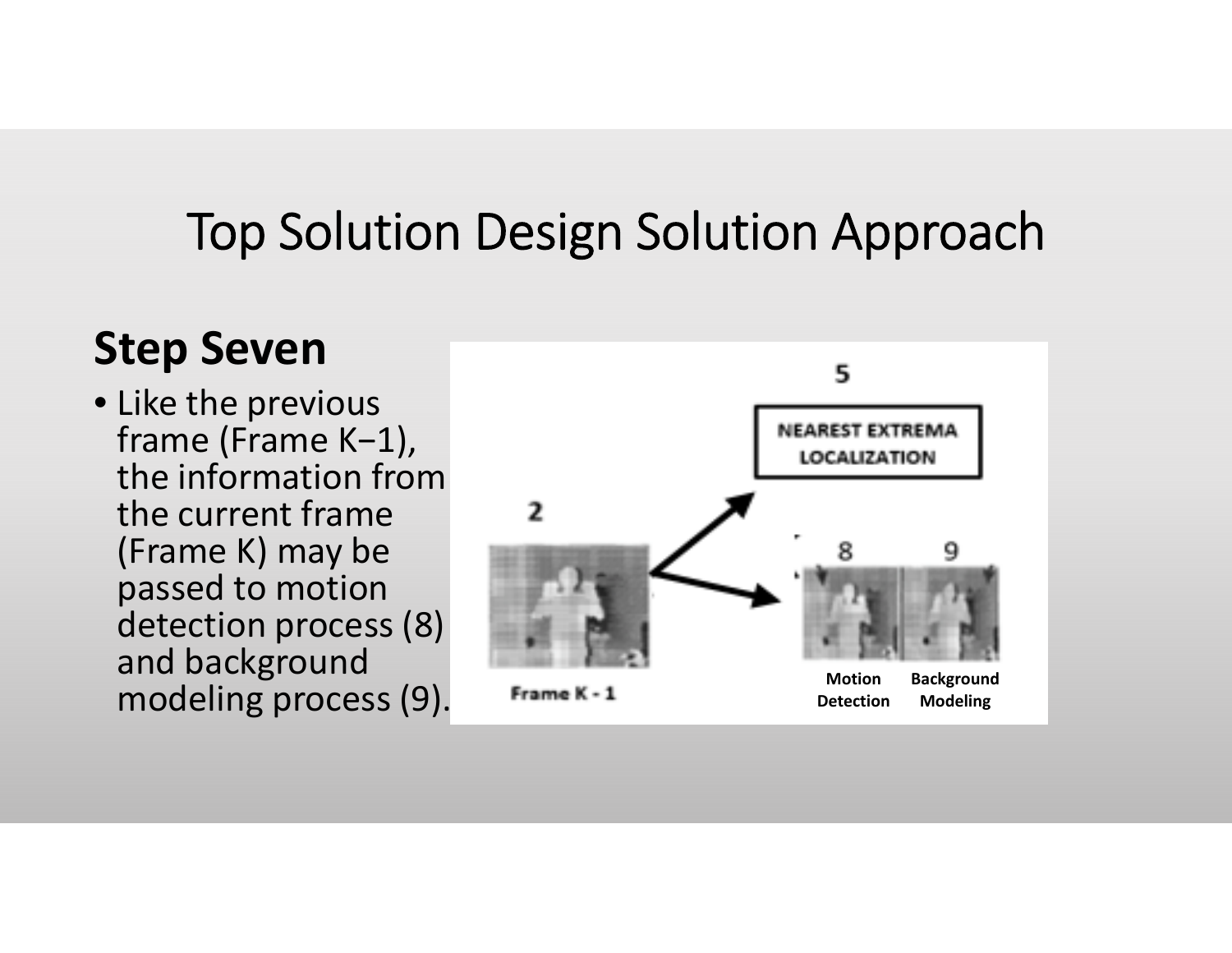### **Step Eight**

• Finally, each frame, as it becomes the "current frame," is subjected to the hand detection process 14, which involve the hand detector decision forest (7)



**HAND DETECTOR DECISION FOREST**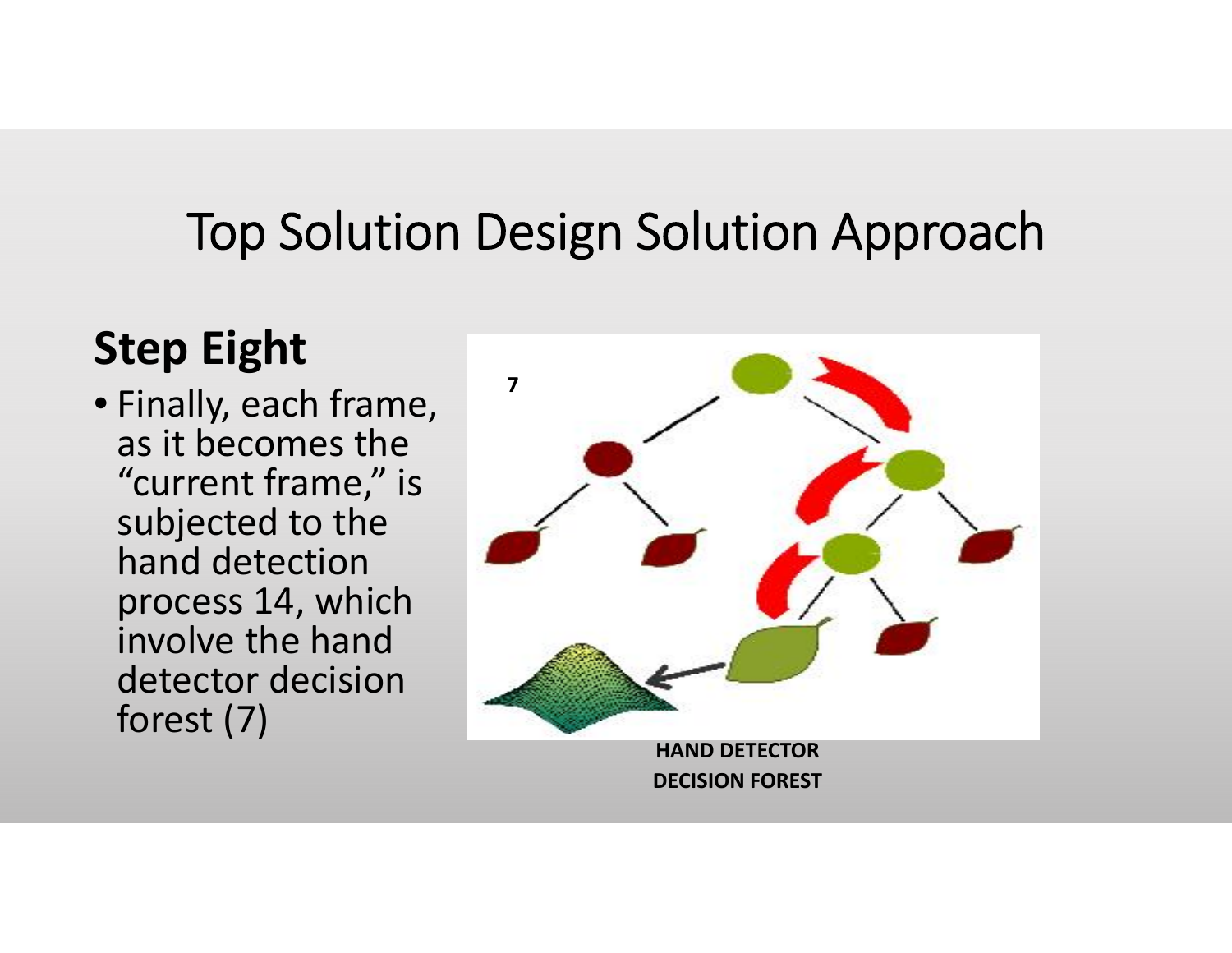### **Step Nine**

• Hands detected in the decision forest (7) result in a set of candidate hands (10) detected in the "current frame," Frame K.

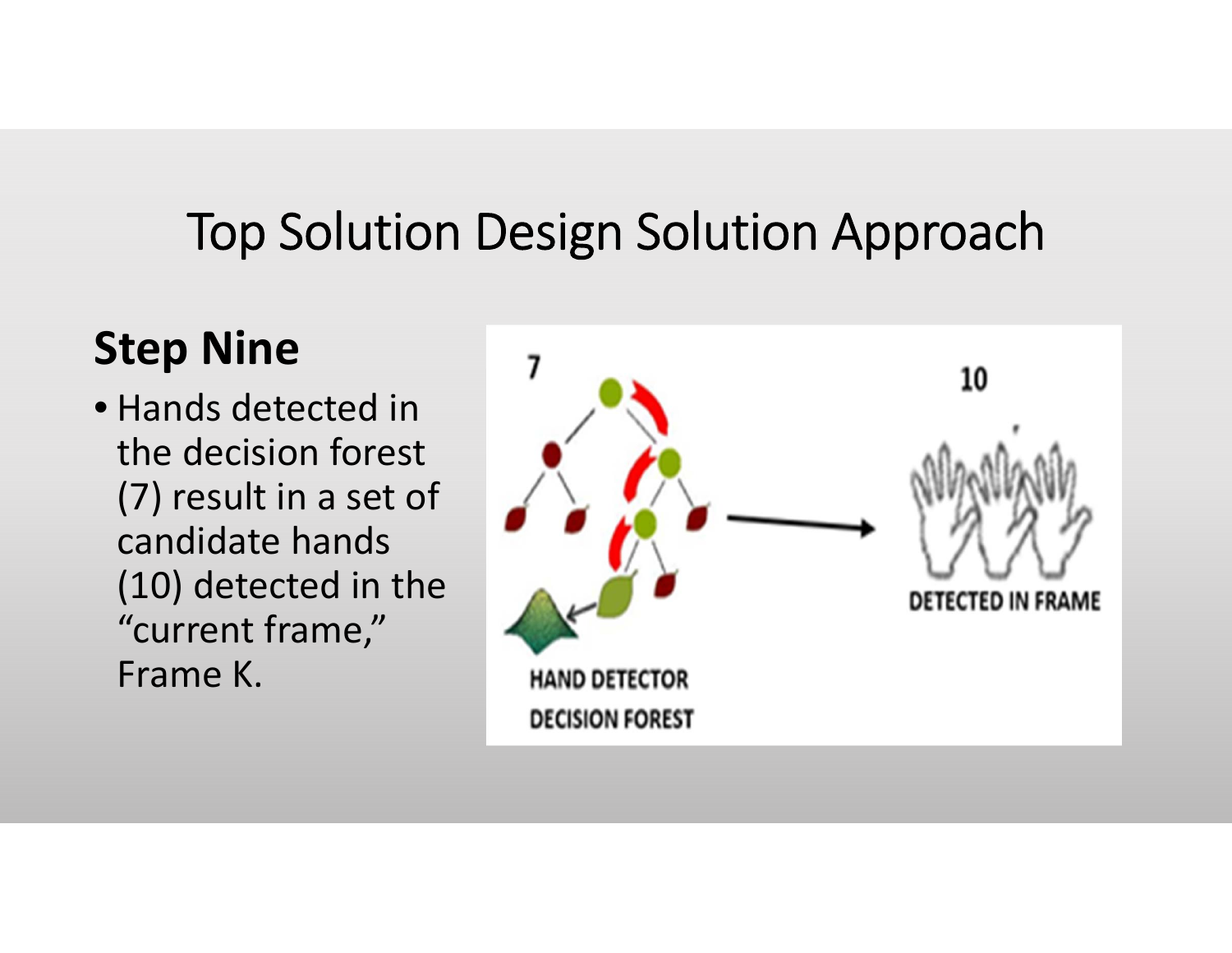### **Step Ten**

• This output of the current frame hand detection process (14) is then passed to hand verification stage (11).

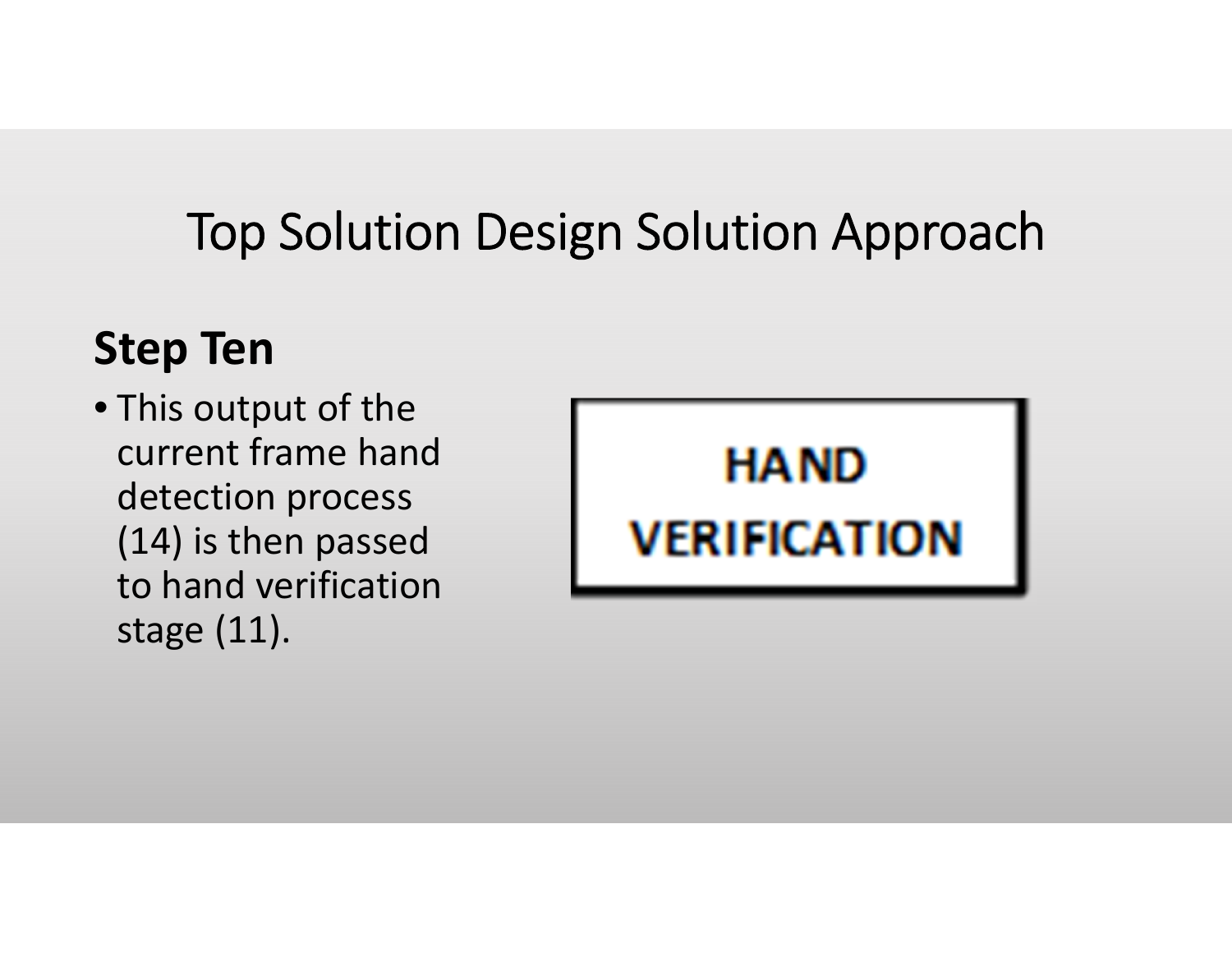### **Step Eleven**

• Finally, the hand candidates that pass the hand verification step (11) are output as confirmed hands in the current frame, Frame K, (12).



**CONFIRMED HANDS IN FRAME K**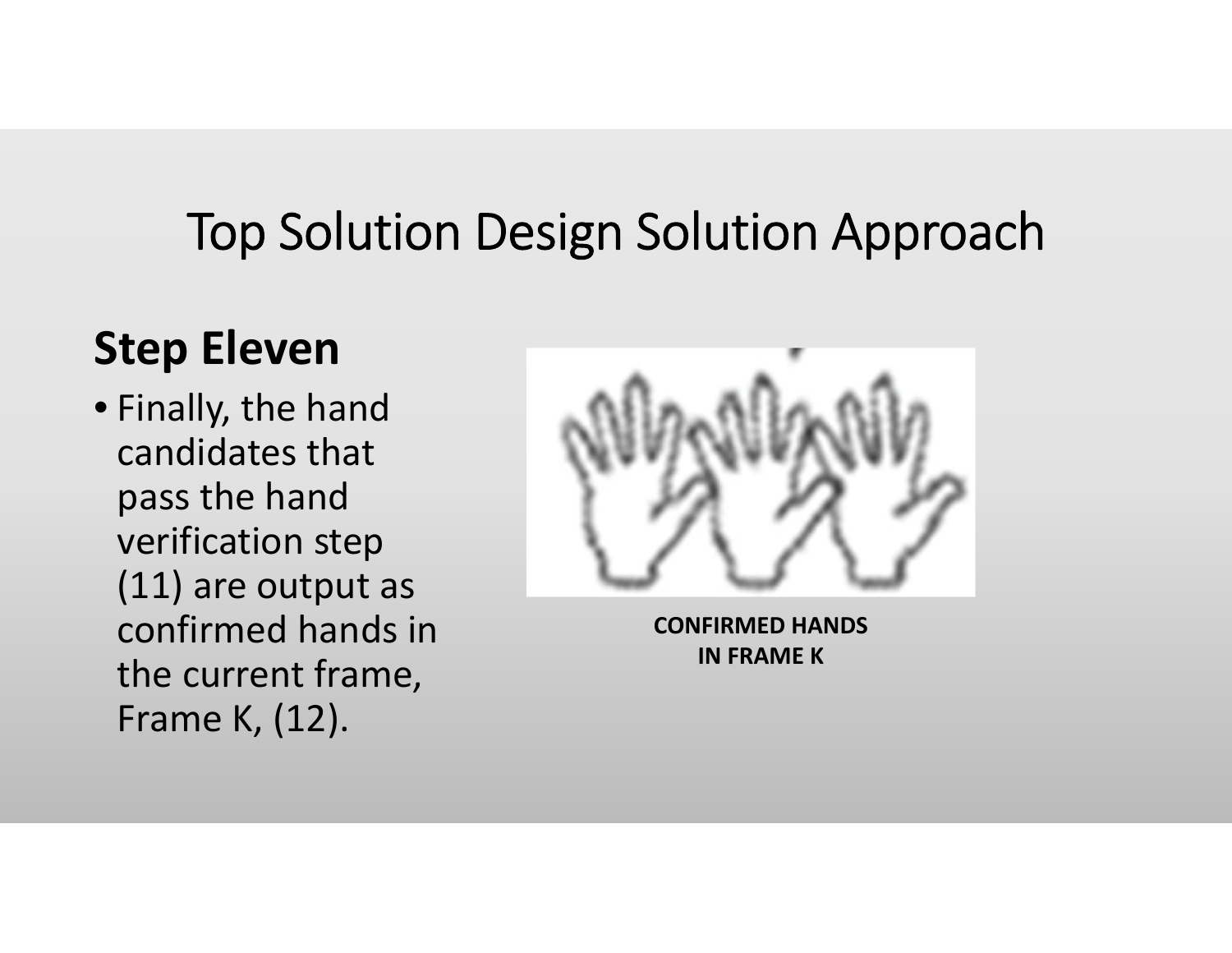# Conclusions

- There was a need for the hearing impaired to communicate.
- The ASL was created by the National Association of Deaf allowing the hearing impaired to communicate.
- Electronic and software device were created to improve the communication between the hearing impaired and others.
- Two conceptual designs, Real Time ASL app, and Real Time ASL Watch were chosen out of the many.
- Conceptual design 1, Real Time ASL app, was chosen as the top level design due to its real – time, multiple symbol recognition, large display, software adaptability, and accessibility features.